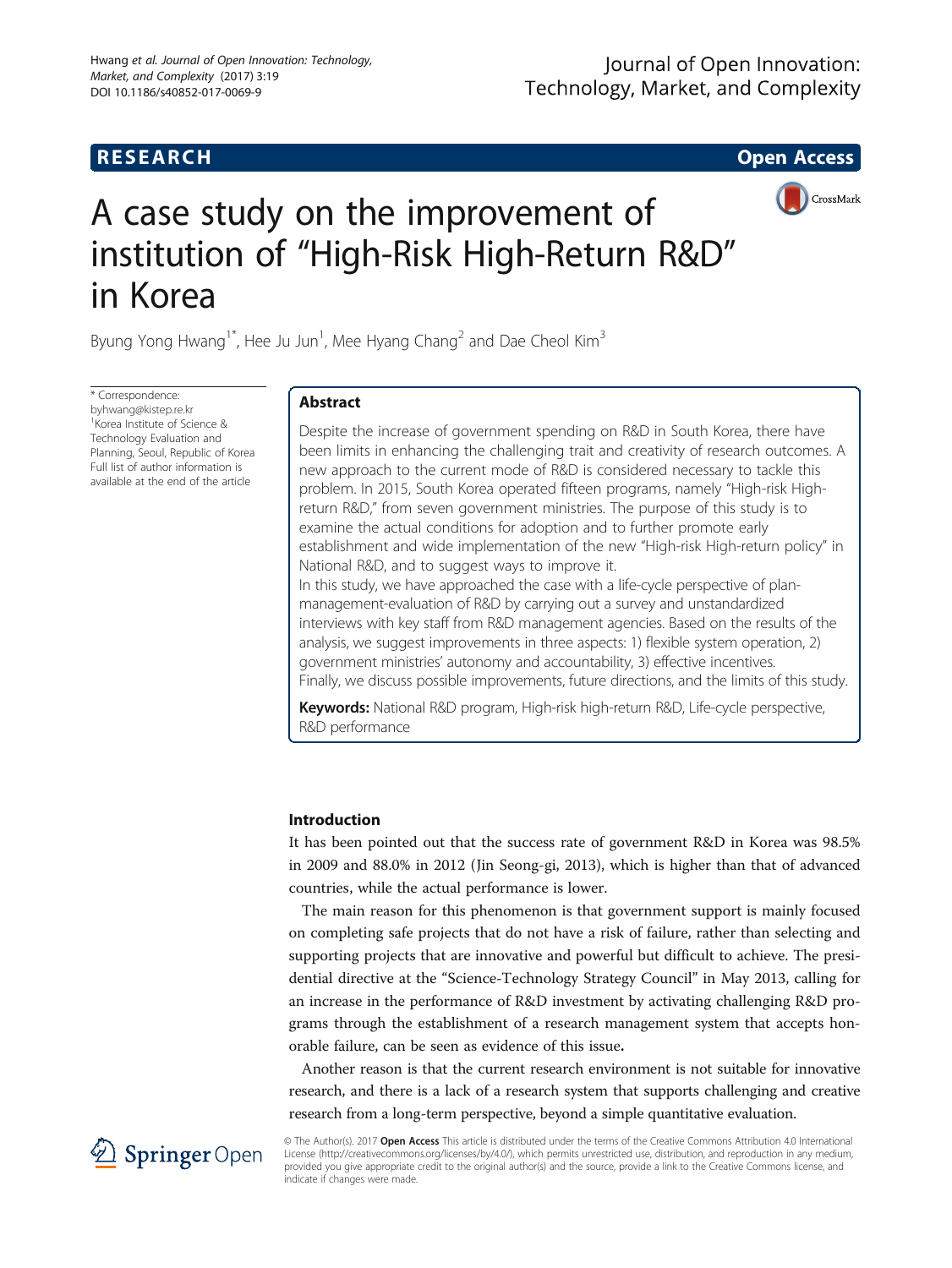Since 2013, Korea has been implementing a High-risk High-return R&D system to improve these problems. However, unlike the original intention of the implementation process, it is being implemented only in a limited number of projects, and the system is being operated and managed without any distinction from existing projects.

The purpose of this study is to examine the current status for adoption, and to further promote early establishment and wide implementation of the new "High-risk High-return policy" on National R&D, and to identify the ways to improve it.

#### Research background & methodology

#### Overview of High-Risk High-Return R&D Institution

As for the progress of the High-risk High-return R&D institution, in February 2013, regulations related to the management of national R&D programs laid the foundation for High-risk High-return R&D programs.<sup>1</sup> Based on these, in August 2013, the guideline for promoting High-risk High-return R&D was established by the  $2<sup>nd</sup>$  regular session, NSTC [\(2013\)](#page-12-0) and in June 2016, the guideline for promoting High-risk Highreturn R&D was reestablished by the 22th expert committee, NSTC ([2016](#page-12-0)).

As for the main contents, each ministry promoted the development and operation of 2014–2015 High-risk High-return R&D pilot programs and presented criteria for the selection of the projects, the mid-term/final evaluation, and Honorable Failure. It was made clear at the time of the announcement that a project was a "High-risk Highreturn R&D project." As an evaluation criteria during the selection evaluation, a rating ratio was applied of at least 50% of the indicators related to the challenging trait of the research goals and the creativity of the research contents, and 20% or more of the items related to the research capacity and ethics level of the research supervisor. In the case of annual and phase evaluations, it was suggested that it is not necessary to conduct an interim evaluation, and that, if conducted, the evaluation should be conducted for the purpose of adjusting and supplementing the research contents. The final evaluation focuses on the R&D performance such as the achievement of research objectives.

In addition, if the final evaluation of the Honorable Failure shows that the research goal was not achieved but the research was conducted faithfully, researchers will be exempted from penalties and given an opportunity to retry. The content of the evaluation criteria for honorable failure is shown in Table 1 below.

| Classification                                                       | Criteria for Evaluation                              | Indicators (Example)                                                                                                                                                           |
|----------------------------------------------------------------------|------------------------------------------------------|--------------------------------------------------------------------------------------------------------------------------------------------------------------------------------|
| Integrity of research<br>process                                     | Reason for under-<br>achievement                     | · Challenging goals<br>· Failure to meet goal due to external factors                                                                                                          |
|                                                                      | Appropriateness of method<br>and process of research | · Evaluation of research method (whether it was<br>retried after failure)<br>· Evaluation of research process (sincere record of<br>research notes, demonstration of progress) |
| Judgment of value derived Effect of results<br>from research process |                                                      | · Project performance of the results derived from<br>research process<br>Research in a whole new field and originality of<br>the method                                        |
|                                                                      | Contribution to follow-up<br>research                | Research results that can help with follow-up<br>research                                                                                                                      |

Table 1 Guidelines on the Evaluation Standards for Honorable Failure

Source: Guidelines for Providing Opportunities for R&D Retry, Ministry of Science, ICT and Future Planning (MSIP), 2013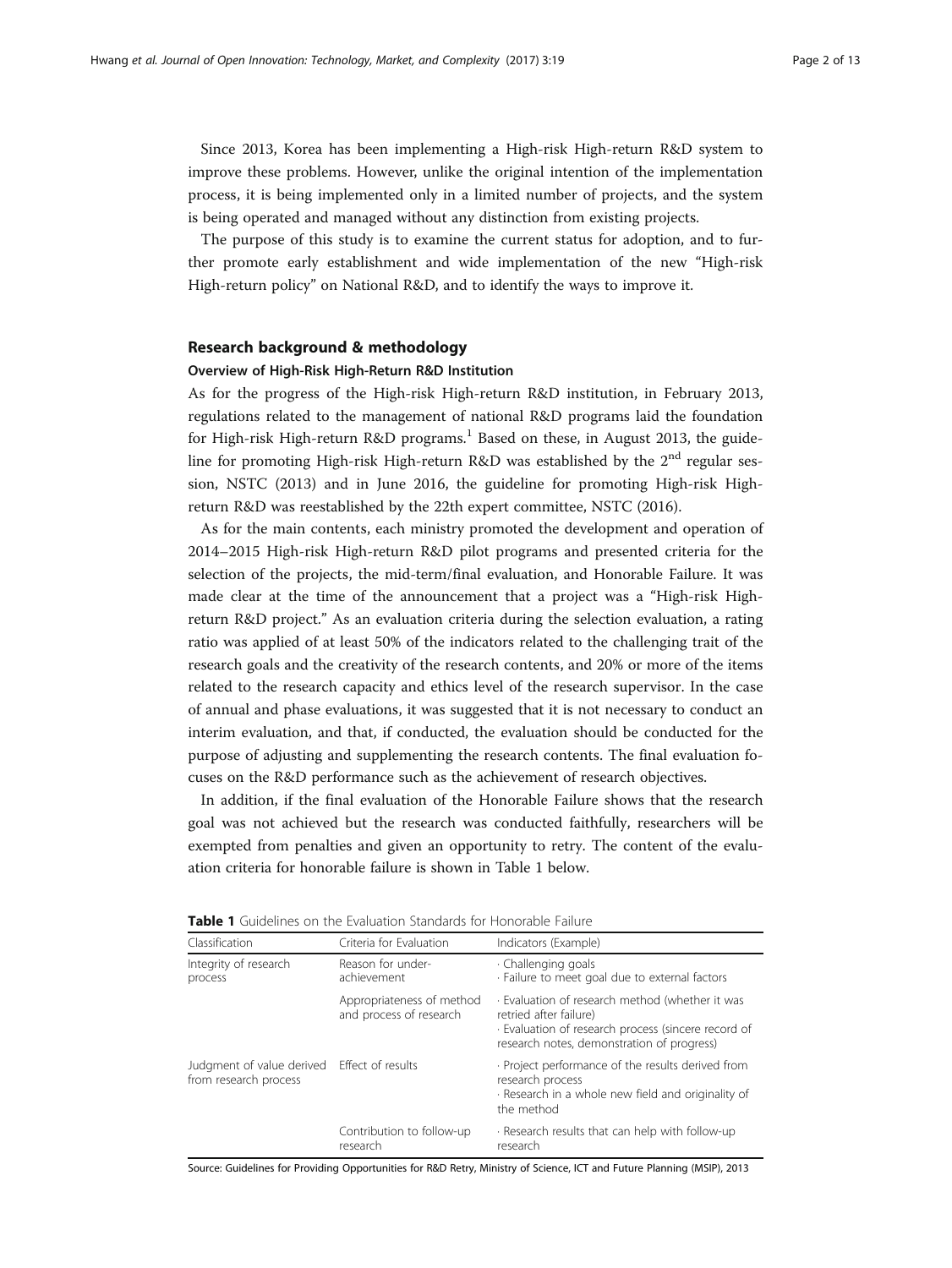After that, the results of the pilot program and the plan for the next year were reviewed twice, in April 2015 and February 2016. In the inspection, the department performance was checked and eligibility for additional points was surveyed during the department interim evaluation. In the 2016 Government R&D Innovation Plan (National Science and Technology Strategy Council, 5.12[.2016\)](#page-11-0), the acceleration of R&D innovation through strengthening support for challenging, creative, and strategic research was reported in order to shift the paradigm in national R&D programs.

Looking at the results of promotion of the High-risk High-return R&D program, in 2014, ten departments and agencies, including the Ministry of Science, ICT and Future Planning and the Ministry of Trade, Industry and Energy, established a plan to designate and implement 24 programs (budget KRW 581.9 billion). Of these programs, only eight programs (KRW 200.6 billion) in six departments (34.5% of the original plan) were actually implemented. In 2015, ten departments and agencies, including the Ministry of Science, ICT and Future Planning and the Rural Development Administration, planned 27 programs (budget KRW 469.1 billion). Of these, 72.8% of the programs were implemented (seven departments and agencies and KRW 342.1 billion).

In addition, in the National R&D plans proposed to the National Science and Technology Council from 2013 to 2015 by eighteen ministries in total, 40 out of the 162 plans (24.7%) refer to the improvement of the challenging trait and creativity in the main R&D plans, as shown in Table 2 However, it was not enough to implement the High-risk High-return R&D institution.

#### Policy trends: Domestic and overseas

In the case of Korea, the precedent studies of high-risk high-return R&D research, which covers a broader range of R&D systems including challenging and creative R&D, are as follows: First, there are studies by Lee Min-Hyung ([2013, 2014\)](#page-12-0) and Kim Sang-Il [\(2013](#page-12-0)) with a research approach from the perspective of an R&D paradigm shift. The studies made the criticism that, from the 1990s, Korea's R&D system has not been successfully transformed from a "fast-follower type" into a "first-mover type" to lead the world. As an alternative, these studies suggested development of the national science and technology policy direction and improvement of the efficiency of national R&D programs.

Second, there is a study by Lee Ju-Ho et al. ([2014](#page-12-0)) on the method of supporting national R&D programs from the perspective of bureaucratic control. This study tried to investigate the vulnerable causes of High-risk High-return research in the transition of

| Table 2 2013-2015 High-risk High-return status in government R&D plans |  |
|------------------------------------------------------------------------|--|
|------------------------------------------------------------------------|--|

| Classification     | 2013                   | 2014                     | 2015                   |
|--------------------|------------------------|--------------------------|------------------------|
| Target             | 18 Departments         | 18 Departments           | 18 Departments         |
|                    | 95 Agendas             | 102 Agendas              | 55 Agendas             |
| Number of Agendas  | Plenary session: 27    | Plenary session: 29      | Plenary session: 5     |
| Submitted          | Steering committee: 68 | Steering committee: 73   | Steering committee: 50 |
| Plenary session    | 8 out of 19 plans      | 3 out of 24 plans        | 2 out of 4 plans       |
|                    | (MSIP, MOTIE, MCST)    | (MSIP, MOF)              | (MSIP)                 |
| Steering committee | 7 out of 42 Plans      | 12 out of 47 Plans       | 8 out of 26 Plans      |
|                    | (MSIP, MOTIE)          | (MSIP, MOTIE, MND, SMBA) | (MSIP, SMBA)           |

Annotation: investigated from 「the third science and technology basic plan (2013–2017) j including total science and technology, research and development fields' plans (including national defense technology) on NSTC (National Science & Technology Council including steering committee) by departments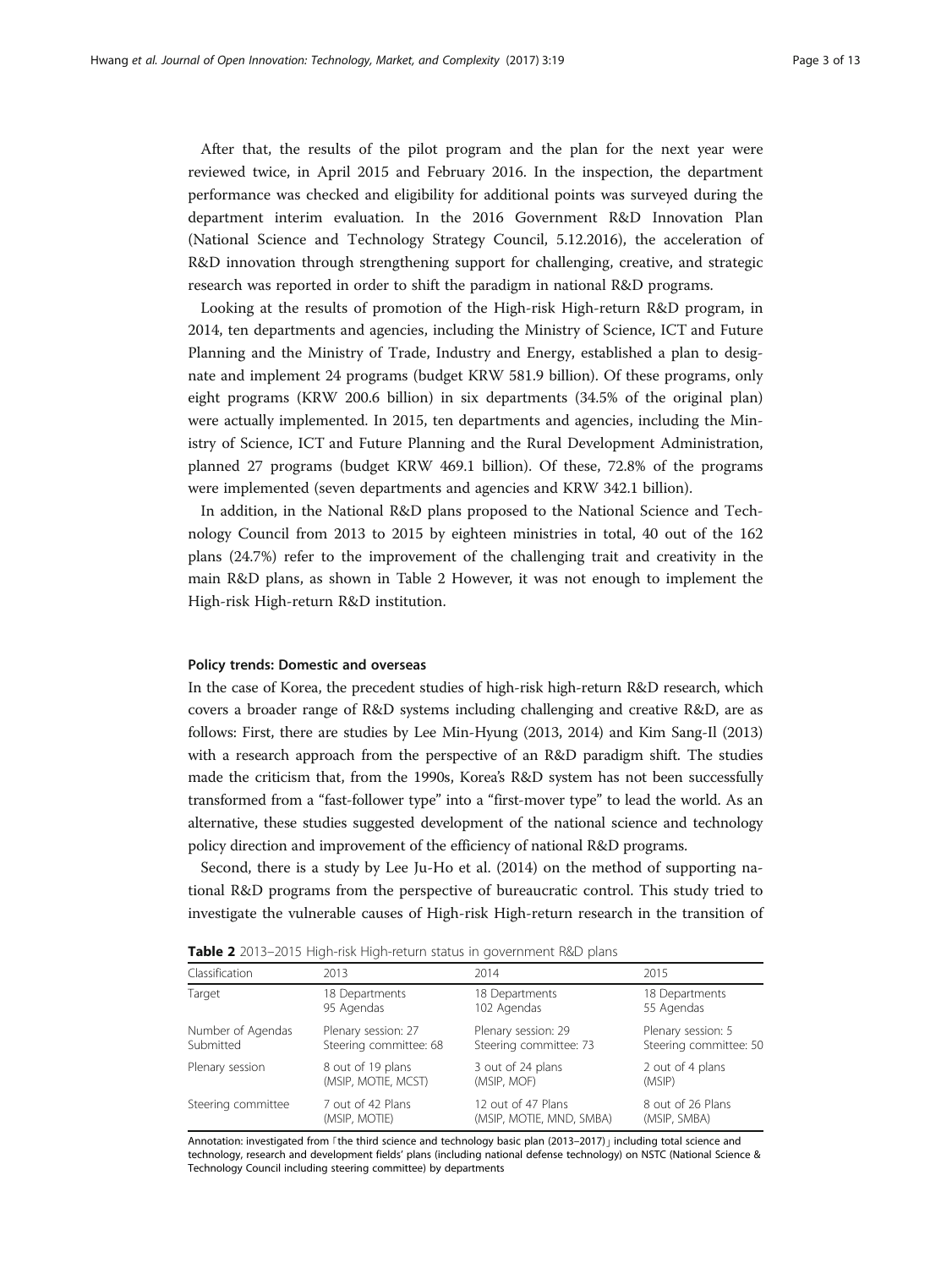Korea's R&D system and problems of bureaucratic control in the process. In addition, Cho Hyun-Dae et al. ([2014\)](#page-12-0) pointed out that in the national R&D programs in Korea, individual ministries have strong control over the subordinate planning/management agencies, and projects are created according to the situation and needs of individual departments, hampering efficiency.

Third, through a research approach from the perspective of investment efficiency, Song Chi-Woong et al. ([2013](#page-12-0)) raised concerns that researchers from universities and institutes in Korea are aiming for overly safe research and that it is not contributing to solutions for urgent practical problems or creating new opportunities. Park Ki-Bum et al. [\(2013\)](#page-12-0) presented the direction of the R&D program to enhance the investment efficiency of the national R&D program and the competitiveness of the university. In addition, Cho Hyun-Dae et al. (2014) suggested the improvement of basic research investment allocation and the basic research fund support system.

Finally, Kim Hyun-Min et al. [\(2014\)](#page-12-0) can be cited for a research approach from the perspective of deregulation. This study argued for the promotion of performance for realizing a creative economy, deregulation to create a researcher-friendly environment, and establishment of a rational national science and technology innovation system.

The following are examples of High-risk High-return research conducted by some advanced countries referred to a study by Lee Il-Hwan [\(2015\)](#page-12-0). First, the United States has been expanding its support for challenging and adventurous programs to strengthen the leading research. The Defense Advanced Research Projects Agency (DARPA) is attempting a competitive R&D strategy different from the existing one in its strategy and operation method in order to conduct leading and challenging R&D (DOE, [2014](#page-11-0)). In addition, since 2007, the National Science Foundation (NSF) has emphasized the potential innovation of research in selecting projects in order to strengthen the challenging trait and adventurousness of R&D, and has expanded the scope of research innovation from 2013 on the recommendation of the National Science Board (NSB) (NSF, [2015\)](#page-12-0).

Second, in Japan, strategic innovation is pursued through the flexibility of R&D program management. Since 2004, the Advanced Technology Exploration Research (ERATO)<sup>2</sup> <http://www.jst.go.jp/erato>/<http://www.jst.go.jp/impact/> program of the Japan Science and Technology Agency (JST) has been reinforcing the flexible management of R&D by providing an appropriate amount of research funds and granting researchers full authority to conduct R&D, including revising research objectives.

In addition, the Impulsing Paradigm Change through Disruptive Technologies program (ImPACT) of the Council for Science, Technology and Innovation (CSTI), which has been in operation since 2013, has been supporting challenging projects that have a high probability of failure but will bring about changes that transform the social and industrial paradigm if they succeed (Yuko Harayama, [2014](#page-11-0)).

In the case of the UK, a research environment is being established to maximize creativity and encourage challenging research. For example, in 2004, the "IDEAS Factory" approach was introduced to connect research with innovative ideas. And the IDEAS Factory has been holding workshops called "sandpits" at which 20 to 30 experts from various fields collaborate to solve challenging problems.<sup>3</sup>

Europe is focusing on creating jobs through supporting technology commercialization. "Horizon 2020<sup>4</sup> [http://ec.europa.eu/programmes/horizon2020/](http://ec.europa.eu/programmes/horizon2020)" is a program for promoting challenging R&D projects in Europe. Horizon 2020 is meant to preemptively carry out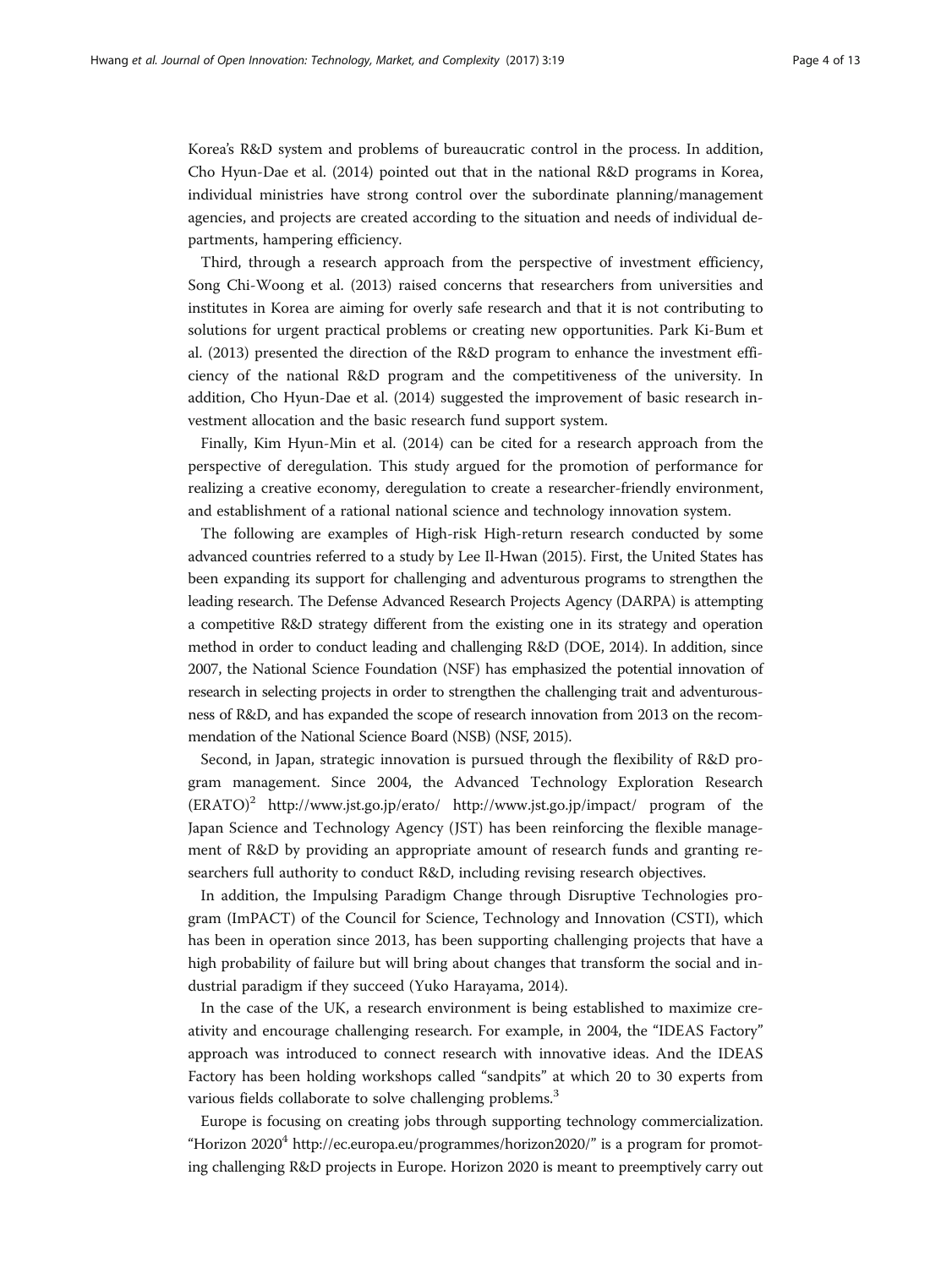projects centering on challenging R&D projects that reflect high interest in smart growth, responding to climate change, energy efficiency, and public welfare. In addition, Horizon 2020 focuses on maximizing R&D achievements such as creativity through streamlining of administrative procedures and simplification of the structure of program operations, and emphasizes international cooperation and utilization of intellectual property rights to create performance.

## Research methods

As the role of science and technology becomes significant in securing the nation's competitiveness and as the R&D budget increases accordingly, the need for a life-cycle system for the efficient management of national R&D is growing. Hwang et al. ([2016](#page-11-0)) reviewed the issues on the national R&D Life-Cycle System as follows:

The arguments on the life-cycle system of the National R&D programs have addressed the need for developing a coordination system, aiming to increase the effectiveness and efficiency of R&D investment by closely linking the analysis and evaluation of the program with budget allocation (Jeong et al. [2005](#page-11-0); Oh [2006](#page-12-0); Lee [2006](#page-12-0); Kim et al. [2008](#page-12-0); Park and Lee [2009;](#page-12-0) Ahn et al. [2014\)](#page-11-0).

The research analyzes the current status of adoption of the High-risk High-return R&D policy from a macro perspective concerning the life-cycle aspect of R&D, involving the process of planning (PLAN) – R&D (DO) – evaluation (SEE). Such a life-cycle perspective enables the research to contribute to enhancing the efficiency of national R&D investment by fulfilling the initial purpose of introducing the High-risk High-return R&D policy.

In this research, we carried out a survey and unstandardized interviews with key staff from R&D management agencies. The survey and interviews began on April 18, 2016 and ended on April 30, 2016. Analysis was carried out after survey results were collected from twelve organizations and interviews were conducted with twelve interviewees. In addition, we also referred to unstandardized interviews with experts in the R&D management agencies in order to bring out possible methods of improvement from the research field perspective.

The survey was analyzed on the basis of each measurement result (7-point Likert scale) of each category of the questionnaire. To prove the statistical validity of the measurement results, a one-sample t-test was carried out (Kang & Kim, [2005\)](#page-12-0).

#### Analysis of current status of High-Risk High-Return Type R&D

### Usefulness of High-Risk High-Return R&D institution

First, the positive response as shown in Table [3](#page-5-0) was 50.0% for the questionnaire item of "The current system was improved when comparing the national R&D system before and after introduction of the High-risk High-return R&D institution." On the other hand, the negative response was 8.3% and the difference from the test value was also significant. In other words, the perceived usefulness of the introduction of the Highrisk High-return R&D institution was positive.

Second, the positive response to the questionnaire item of "I favor the High-risk High-return R&D institution which was implemented twice (2014, 2015)" was 41.7% and the negative response was 25.0%. The difference between the test values was significant, indicating that the preference for adopting the High-risk High-return R&D institution was positive.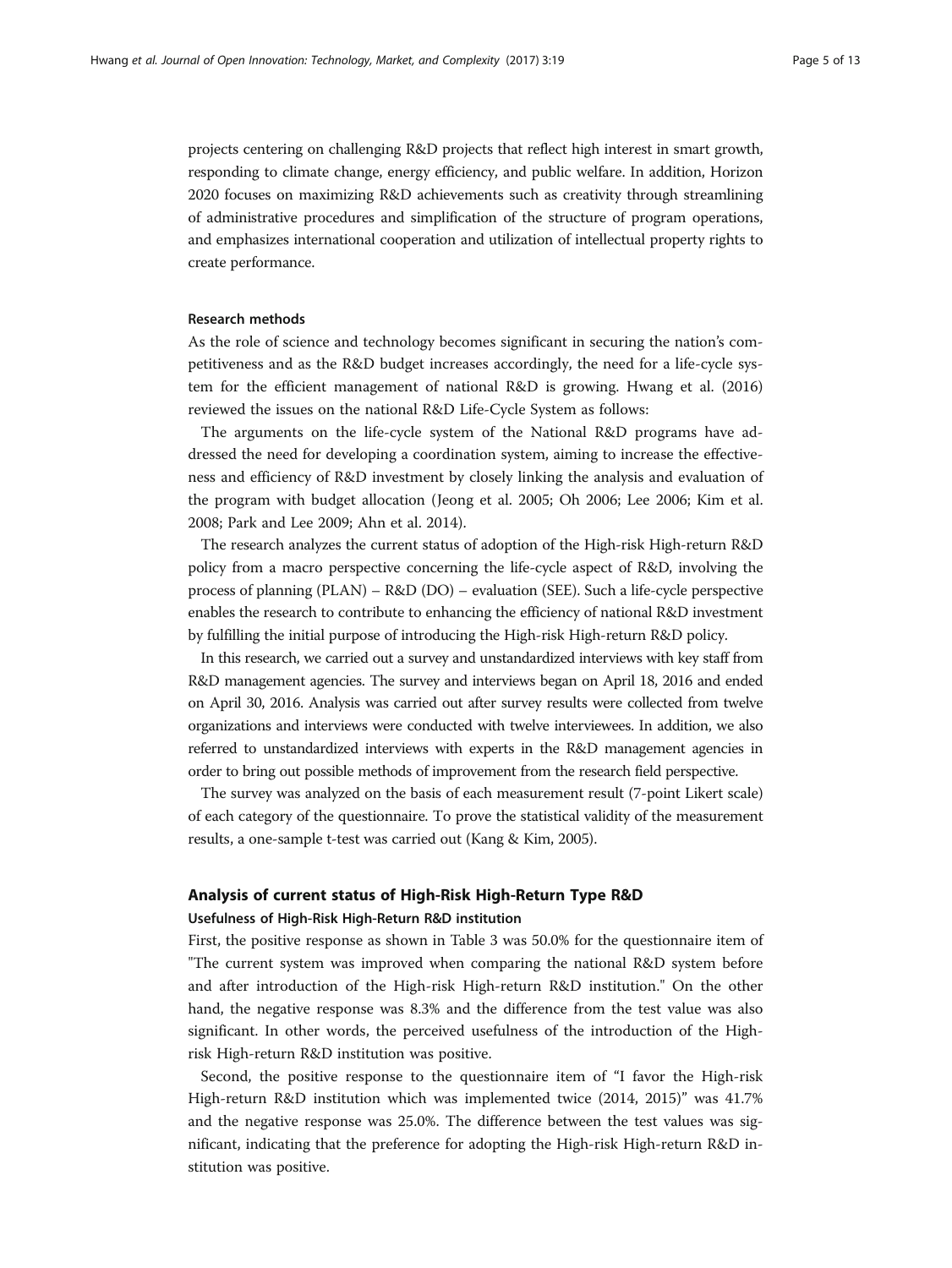| Ouestionnaire                                                                                        | One-sample t-test  |                    |       |            |  |  |  |
|------------------------------------------------------------------------------------------------------|--------------------|--------------------|-------|------------|--|--|--|
|                                                                                                      | Average difference | Standard deviation |       | $p$ -value |  |  |  |
| Improvement of National R&D Program<br>after adoption of High-risk High-return R&D                   | 1.417              | .996               | 4.926 | $.000***$  |  |  |  |
| Preference for High-risk High-return R&D                                                             | 1.250              | 1.215              | 3.563 | $.004***$  |  |  |  |
| Contribution to performance enhancement<br>and investment efficiency of High-risk<br>High-return R&D | 1.667              | 1.371              | 4.212 | $.001***$  |  |  |  |

<span id="page-5-0"></span>

|  |  |  |  |  |  |  |  |  |  |  | <b>Table 3</b> Usefulness of High-risk High-return R&D |  |
|--|--|--|--|--|--|--|--|--|--|--|--------------------------------------------------------|--|
|--|--|--|--|--|--|--|--|--|--|--|--------------------------------------------------------|--|

\*\*\*denotes sig (p-value) < .01

Third, the positive response to the questionnaire item of "The High-risk High-return R&D institution contributes to the improvement of investment efficiency and the improvement of the performance of national R&D programs" was 66.6% and the negative response was 25.0%. The difference from the test value was also significant, and it can be seen that the introduction of the High-risk High-return R&D institution contributes to the enhancement of investment efficiency and performance of national R&D programs.

#### Overall satisfaction with High-Risk High-Return R&D Institution

As shown in Table 4, the positive response was 41.7% and the negative response was 25.0% for the question "Are you satisfied with the High-risk High-return R&D institution that is currently being implemented?" The difference from the test value was significant, indicating that the overall satisfaction of the respondents was positive.

# Analysis of current status from the R&D life-cycle perspective

Planning of High-Rism High-Rism Risk High-Rism Regarding the feasibility of the program objective, the question "Do you think that the project you are promoting corresponds with the breakthrough or innovative goal defined by the High-risk High-return R&D program?" showed results of 50.0% for "Yes, it corresponds" and 50.0% for "No, it does not correspond." These results prove that there is a slight lack of distinctive planning factors of High-risk High-return R&D that differentiate it from existing R&D.

Regarding this issue, the representatives of the ministries related to R&D program promotion point out the following points (interview with the R&D management agency in April 2016):

☆☆☆Agency, Team Leader, △△△△△: "There is no distinction between the case of giving a high score on challenging trait and creativity in the existing R&D program and the case of promoting a High-risk High-return R&D program. It is necessary to present guidelines based on clear definitions of the concepts of creativity and

| Ouestionnaire                                       | One-sample t-test |                                         |       |                 |  |  |
|-----------------------------------------------------|-------------------|-----------------------------------------|-------|-----------------|--|--|
|                                                     |                   | Average difference Standard deviation t |       | <i>p</i> -value |  |  |
| Overall satisfaction with High-risk High-return R&D | 1 250.            | 215                                     | 3.563 | $004***$        |  |  |

\*\*\*denotes sig (p-value) < .01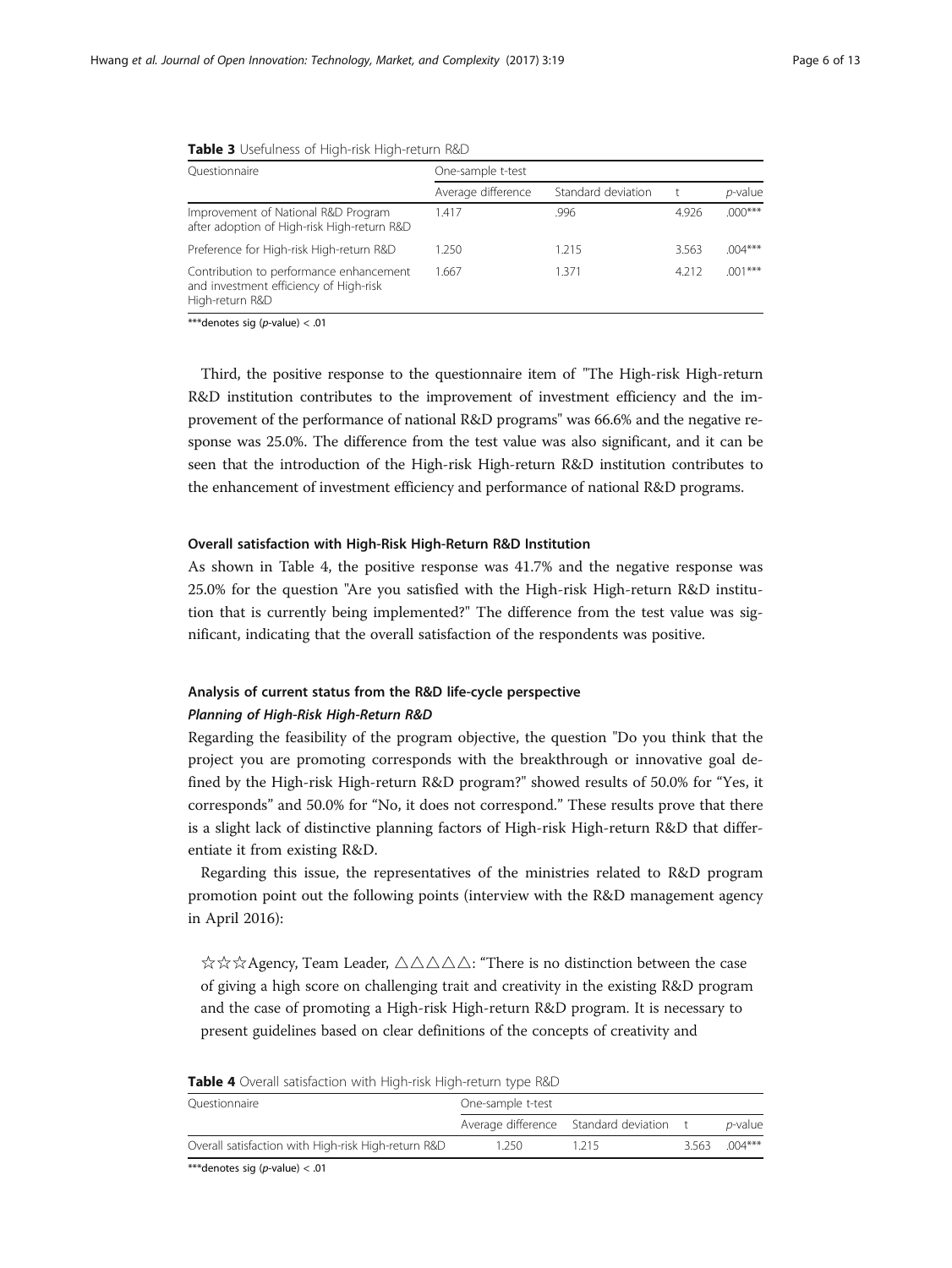challenging trait so that it can be easily carried out by the ministries and R&D management agencies."

The above non-standardized interview results can be regarded as a case in which the High-risk High-return R&D concept is divided into challenging and creative R&D, and supplementation to the existing guidelines reflecting the characteristics of the program are needed.

First, in relation to the program announcement, as shown in Table 5, the positive response to the survey item of "It is identified as a High-risk High-return R&D program at the time of program announcement" was 58.3%, and the negative response was 25.0%. The difference from the test value was significant, and it can be seen that identification as a High-risk High-return R&D program was being made positively at the time of program announcement.

Second, the question "Does your organization have its own regulations or guidelines including the contents of the High-risk High-return R&D program guidelines?" showed results of 50.0% for "No, regulations/guidelines are not provided" and 33.3% for "Yes, regulations and amendments are provided." This can be seen as a limit to the full development of the researchers' challenging trait and creativity by using the management and evaluation systems of existing projects.

First, in relation to the questionnaire item of "At the time of the project selection evaluation, the evaluation is conducted based on Challenging trait of research objective and creativity of research contents (50% or more), Capability and ethics level of research director (20% or more), and Other (30%)," the positive response was 58.3% and the negative response was 16.7%. As shown in Table [6,](#page-7-0) the difference from the test value was significant, and the overall response was statistically positive.

However, due to the mixed concept of the existing High-risk High-return R&D, the evaluating field simultaneously applies the evaluation factors of "Challenging R&D (challenging trait of research goal)" and "Creative R&D (research content's creativity)," and it is necessary to separate the standards.

Second, 25.0% of those surveyed responded positively to the questionnaire item "During the project, mid-term evaluation is not carried out for the immersion of research" while 66.7% responded negatively. This showed that there are many institutions that conduct interim evaluation that may interfere with researchers' engagement in the research.

Third, the positive response to the questionnaire item of "When the final evaluation is made for the High-risk High-return R&D program, the focus of the evaluation is centered on the R&D achievement" was 91.7% and the negative response was 8.3% As

| <b>TODIC 3</b> INCHILAGULE SLOUG OF FIGHT HON FIGHT ICLOHERING |                    |                    |      |                 |  |  |  |  |
|----------------------------------------------------------------|--------------------|--------------------|------|-----------------|--|--|--|--|
| Ouestionnaire                                                  | One-sample t-test  |                    |      |                 |  |  |  |  |
|                                                                | Average difference | Standard deviation |      | <i>p</i> -value |  |  |  |  |
| Guidance on the categorization<br>of High-risk High-return R&D | .182               | 2.040              | 1921 | $084*$          |  |  |  |  |

| Table 5 Management stage of High-risk High-return R&D |  |  |  |  |
|-------------------------------------------------------|--|--|--|--|
|-------------------------------------------------------|--|--|--|--|

\*denotes sig (p-value) < .1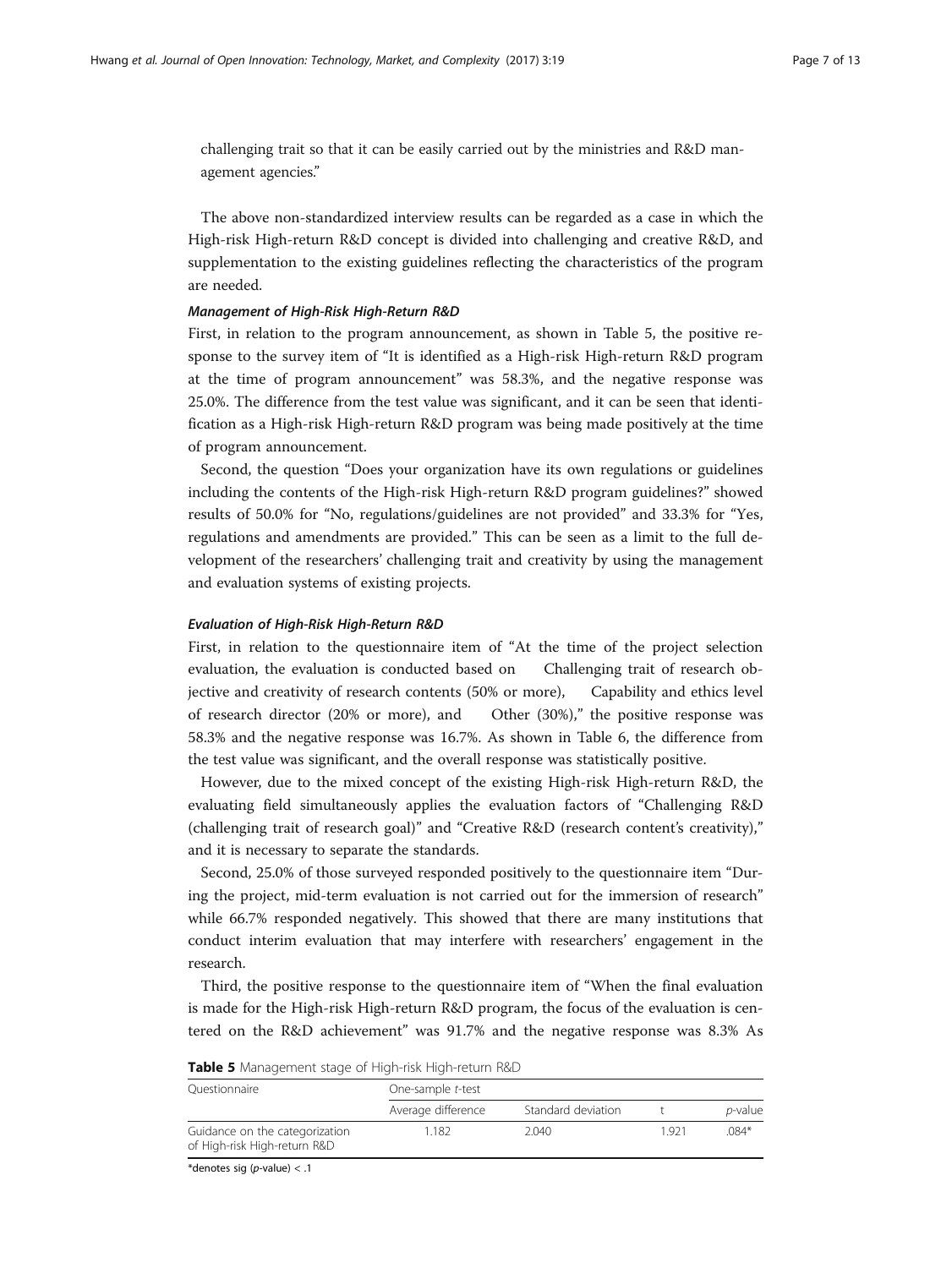| Questionnaire                                   | One-sample t-test  |                    |       |                 |  |  |  |
|-------------------------------------------------|--------------------|--------------------|-------|-----------------|--|--|--|
|                                                 | Average difference | Standard deviation |       | <i>p</i> -value |  |  |  |
| Selection by evaluation criteria                | .917               | 1.730              | 1.836 | $.094*$         |  |  |  |
| Final evaluation focusing on<br>R&D performance | 1.667              | 1.614              | 3576  | $.004***$       |  |  |  |

<span id="page-7-0"></span>

|  |  | <b>Table 6</b> Evaluation of High-risk High-return R&D |
|--|--|--------------------------------------------------------|
|--|--|--------------------------------------------------------|

\*denotes sig (p-value) <  $.1,$  \*\*\*denotes sig (p-value) <  $.01$ 

shown in Table 6, the difference from the test value was significant, indicating that the High-risk High-return R&D program focused on R&D achievements in the final evaluation.

### **Measures after evaluation**

First, the positive response to the questionnaire item "A prize is awarded for outstanding research results" was rather low (16.7%), while the negative response was 58.4%. As shown in Table 7, the difference from the test value was significant, indicating that no award was implemented for outstanding research achievements. These results suggest that, in order to attract the transition from risk-averse R&D to risk-taking R&D, a significant level of rewards and incentives for risk-taking, challenging goals is necessary.

Second, 41.7% of those surveyed responded positively and 33.3% responded negatively to the questionnaire item "In the case of Honorable Failure, the researchers are exempted from penalties and given an opportunity to retry." As shown in Table 7, the difference from the test value was significant, indicating that Honorable Failure was exempted from penalties and an opportunity to retry was given.

Third, the positive response to the questionnaire item "Cases of excellent and valuable failure are published" was very low (8.3%), while the negative response was high (83.3%). As shown in Table 7, the difference from the test value was significant, indicating that the publication of cases of excellent and valuable failure is not systematically conducted.

# Discussion: Methods for improving the performance of High-Risk High-Return R&D

In the following section, we propose improvements to complement the overall weaknesses of the High-risk High-return R&D system and activate the system.

#### Securing flexibility of system operation

As a result of the survey on current status, it was found that the ambiguity of the High-risk High-return R&D concept and insufficient operation of the system limited the intended drive to pursue challenging and creative R&D. As an alternative, we

| Questionnaire                                                                                            | One-sample t-test  |                    |          |            |
|----------------------------------------------------------------------------------------------------------|--------------------|--------------------|----------|------------|
|                                                                                                          | Average difference | Standard deviation |          | $p$ -value |
| Prize for outstanding research results                                                                   | $-1.364$           | 1.859              | $-2.433$ | $.035***$  |
| In the case of Honorable Failure,<br>exemption from penalties and provision<br>of opportunities to retry | 1.167              | 1.697              | 2.382    | $.036***$  |
| Publishing cases of valuable failure                                                                     | $-1.917$           | 1.240              | $-5.354$ | $.000$ *** |

# Table 7 Measures after Evaluation

\*\*denotes sig (p-value) < .05, \*\*\*denotes sig (p-value) < .01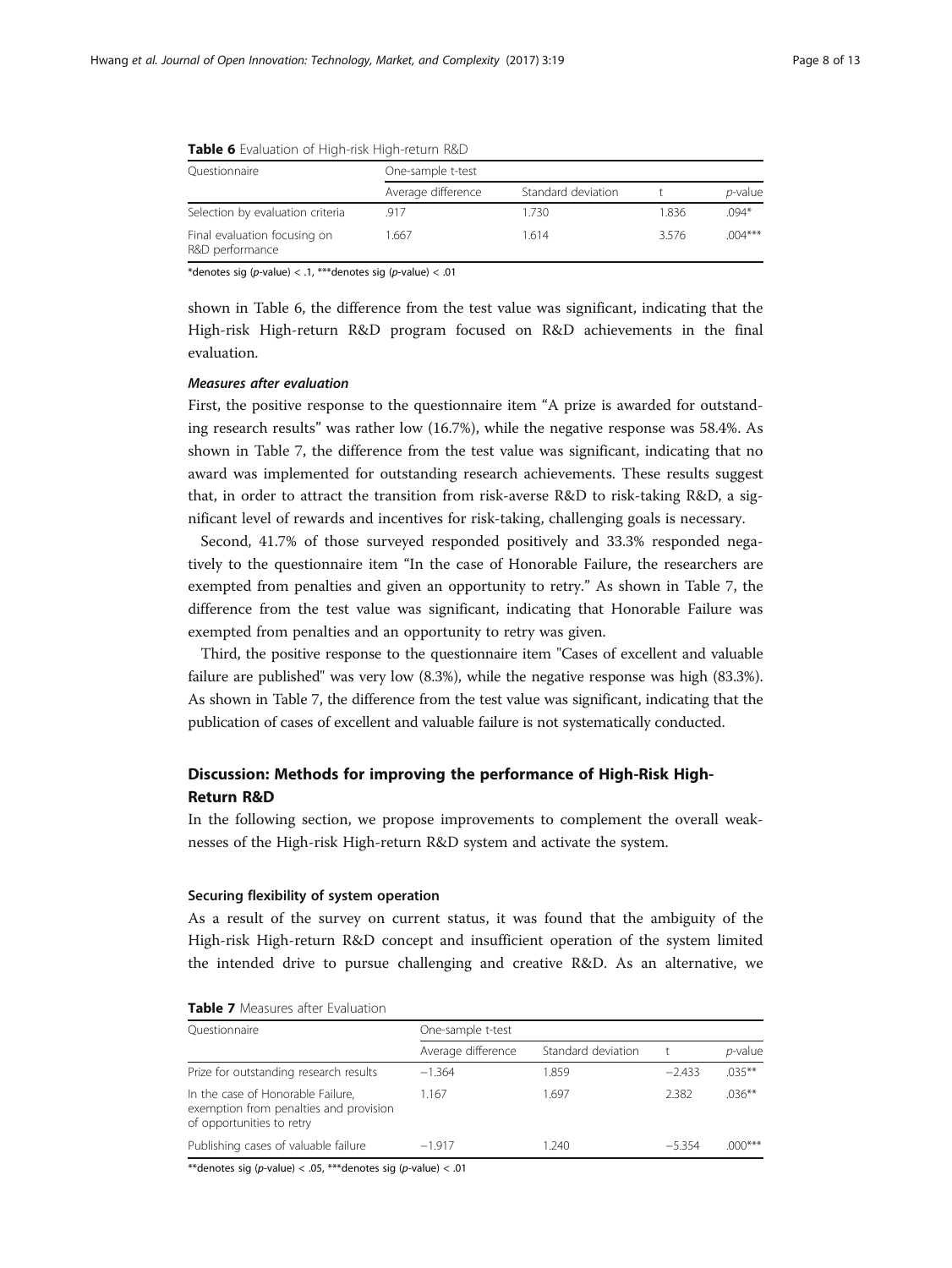propose securing flexibility in the operation of the system by dividing and classifying High-risk High-return R&D into Creative R&D and Challenging R&D, while maintaining the existing exception of the common management regulations.<sup>5</sup>

Specifically, creative R&D is to be limited to projects that can contribute to the creation of future value, such as academic development and creation of new knowledge, by introducing and applying creative research themes and methods. In addition, challenging R&D is a project with high industrial and economic effects and high utilization of public welfare, and is to be developed as a program with specific challenging goals and a clear purpose of utilization of performance.

Table 8 summarizes the characteristics and operation of High-risk High-return R&D divided and classified into the above sub-concepts.

Regarding the above suggestion, as shown in Tables [9,](#page-9-0) 91.7% of those surveyed responded positively to the questionnaire item of "A High-risk High-return R&D operation method differentiated from general R&D is established," while the negative response was 8.3%. The difference from the test value was significant, indicating that the response to the questionnaire item was statistically positive.

### Improvement of autonomy and accountability of ministries

The survey above pointed out that the system is not expanded well due to the lack of willingness of the ministries and the insufficient provision of regulations and guidelines by the R&D management agencies.

As for improvements, first of all, improvement of the evaluation and operation management system of the High-risk High-return R&D program shall be proposed. Specifically, in this method, the National Science & Technology Council reviews each department's High-risk High-return R&D program eligibility and performance annually, checks performance targets and performance indicators so that items related to the

| Classification                  | High-risk High-return R&D                                                                                                                                                                                                                        |                                                                                                                                |  |  |  |
|---------------------------------|--------------------------------------------------------------------------------------------------------------------------------------------------------------------------------------------------------------------------------------------------|--------------------------------------------------------------------------------------------------------------------------------|--|--|--|
|                                 | Creative R&D                                                                                                                                                                                                                                     | Challenging R&D                                                                                                                |  |  |  |
| Characteristics<br>of Project   | Themes and research methods are creative.                                                                                                                                                                                                        | Research goals are challenging and<br>risk-taking                                                                              |  |  |  |
| Setting of<br>Goal              | Emphasis on creativity based on various research<br>methods                                                                                                                                                                                      | Challenging goals that are difficult to<br>achieve<br>(Allowing moving targets considering<br>changes in external environment) |  |  |  |
| Project<br>Planning             | Centered on free participation<br>(researcher-centered bottom-up planning priority)                                                                                                                                                              | Free participation + Designated<br>participation<br>(top-down planning through PD/PM)                                          |  |  |  |
| Project<br>Management           | Increased flexibility of project evaluation and<br>research funding<br>(e.g. strengthening selection evaluation, shortening<br>annual/step evaluation, ensuring continuity and<br>accountability of evaluators, flexible use of research grants) |                                                                                                                                |  |  |  |
| Project Scale                   | Undesignated project (centered on small projects),<br>field-designated project (centered on large projects)                                                                                                                                      | Various configurations according to<br>target difficulty level                                                                 |  |  |  |
| Project<br>Performance<br>Index | Review focusing on appropriateness of operational<br>method                                                                                                                                                                                      | Review focusing on goal achievement                                                                                            |  |  |  |

Table 8 Characteristics and Operation of High-risk High-return R&D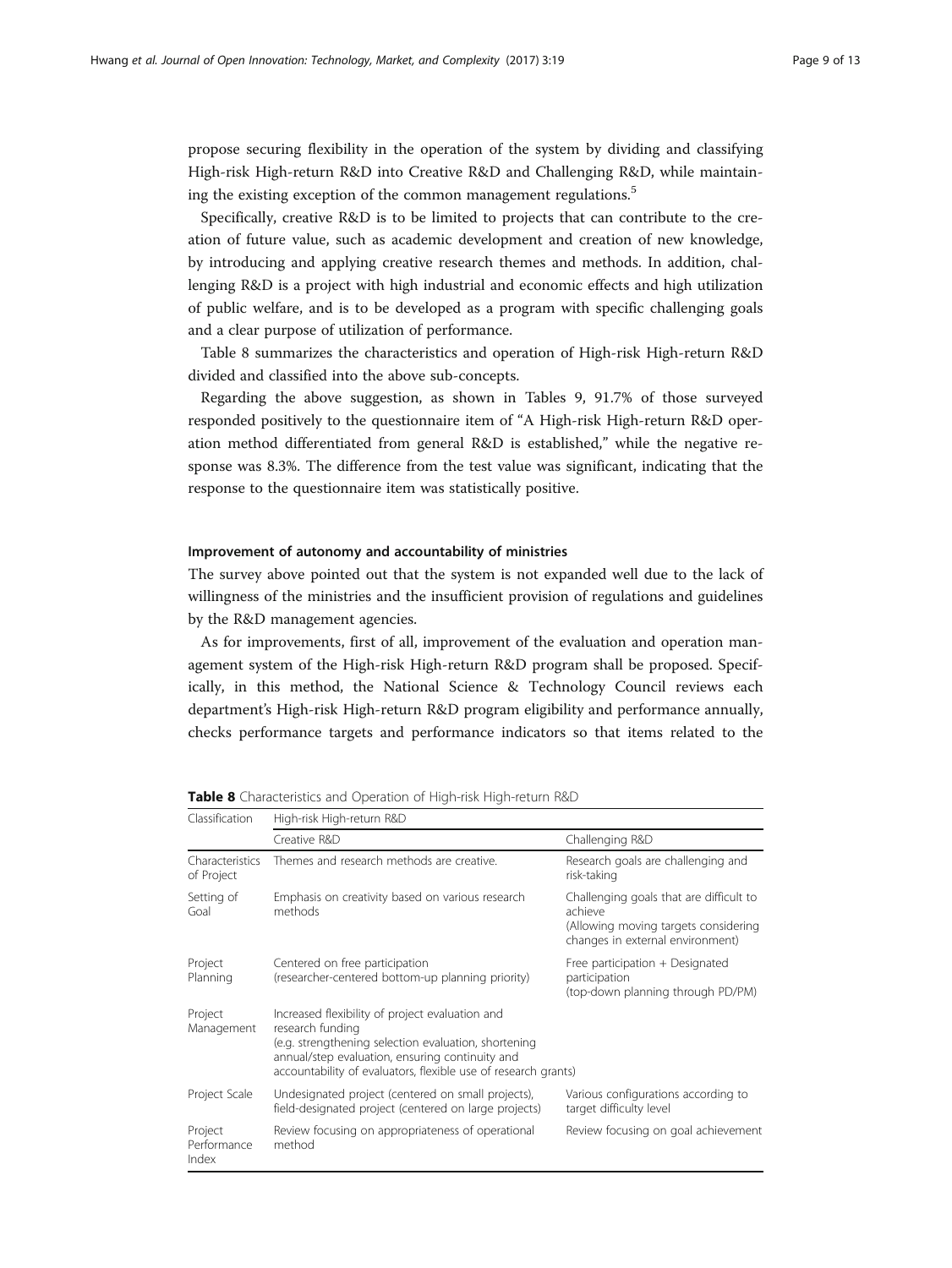| Ouestionnaire                                                                 | One-sample t-test  |                    |       |                 |
|-------------------------------------------------------------------------------|--------------------|--------------------|-------|-----------------|
|                                                                               | Average difference | Standard deviation |       | <i>p</i> -value |
| High-risk High-return R&D operation<br>method differentiated from general R&D | 1.250              | .866               | 5.000 | $000***$        |

<span id="page-9-0"></span>

| <b>Table 9</b> High-risk High-return R&D operation method differentiated from general R&D |  |  |  |
|-------------------------------------------------------------------------------------------|--|--|--|
|-------------------------------------------------------------------------------------------|--|--|--|

\*\*\*denotes sig (p-value) < .01

challenging trait and creativity can be reflected in the evaluation of the program and the budget review, and returns it to the budget review.

In addition, the project should not be promoted as part of a research project or subproject; rather, it must establish a unified system of budget allocation-executionmanagement by promoting the program in "phased program" units in order to use it as basic data for program evaluation and budget allocation/adjustment.

Second, securing the flexibility of program management are proposed in order to expand the autonomy and accountability of the ministries. Specifically, it is necessary for the ministries to autonomously plan and employ evaluation criteria and essential requirements for High-risk High-return R&D projects, and to strengthen qualitative and in-depth evaluation by experts. For example, it is believed that the program will be able to operate under various responsibilities of the ministries in accordance with various support methods such as bottom-up, top-down, mixed-system, and discussion type, and with various supporting fields such as source technology type, industrialization type, and social problem-solving type.

#### Introduction of effective incentives

As a result of the survey, it was found that the lack of incentives limits the participation and improvement efforts of the ministries and stakeholders. As an alternative, expansion of budget support for excellent High-risk High-return R&D programs are proposed.

Regarding the above suggestion, as shown in Tables 10, 83.3% of those surveyed responded positively to the questionnaire item of "Sufficient budget support for ministries and R&D management agencies is necessary," while the negative response was 8.3%. The difference from the test value was significant, indicating that it is necessary to introduce practical incentives that can lead to the planning and operation of High-risk High-return R&D programs (projects) by the ministries and R&D management agencies.

Specific examples of incentives include: ① Reviewing priority support for High-risk High-return R&D programs when allocating and coordinating the R&D budget of the ministries, ② Reflecting in deliberation of planning and evaluation management expense of ministries (R&D management agencies) according to the challenging trait and creativity level, ③ Priority support for patent application or follow-up R&D in the same technology field, and  $@$  Priority support for technology transfer and commercialization.

| <b>Table To</b> Necessity for Sufficient budget support |                    |                    |       |                 |  |
|---------------------------------------------------------|--------------------|--------------------|-------|-----------------|--|
| Ouestionnaire                                           | One-sample t-test  |                    |       |                 |  |
|                                                         | Average difference | Standard deviation |       | <i>p</i> -value |  |
| Need for sufficient budget support                      | 1.250.             | .866               | 5.000 | $000***$        |  |

## Table 10 Necessity for Sufficient budget support

\*\*\*denotes sig (p-value) < .01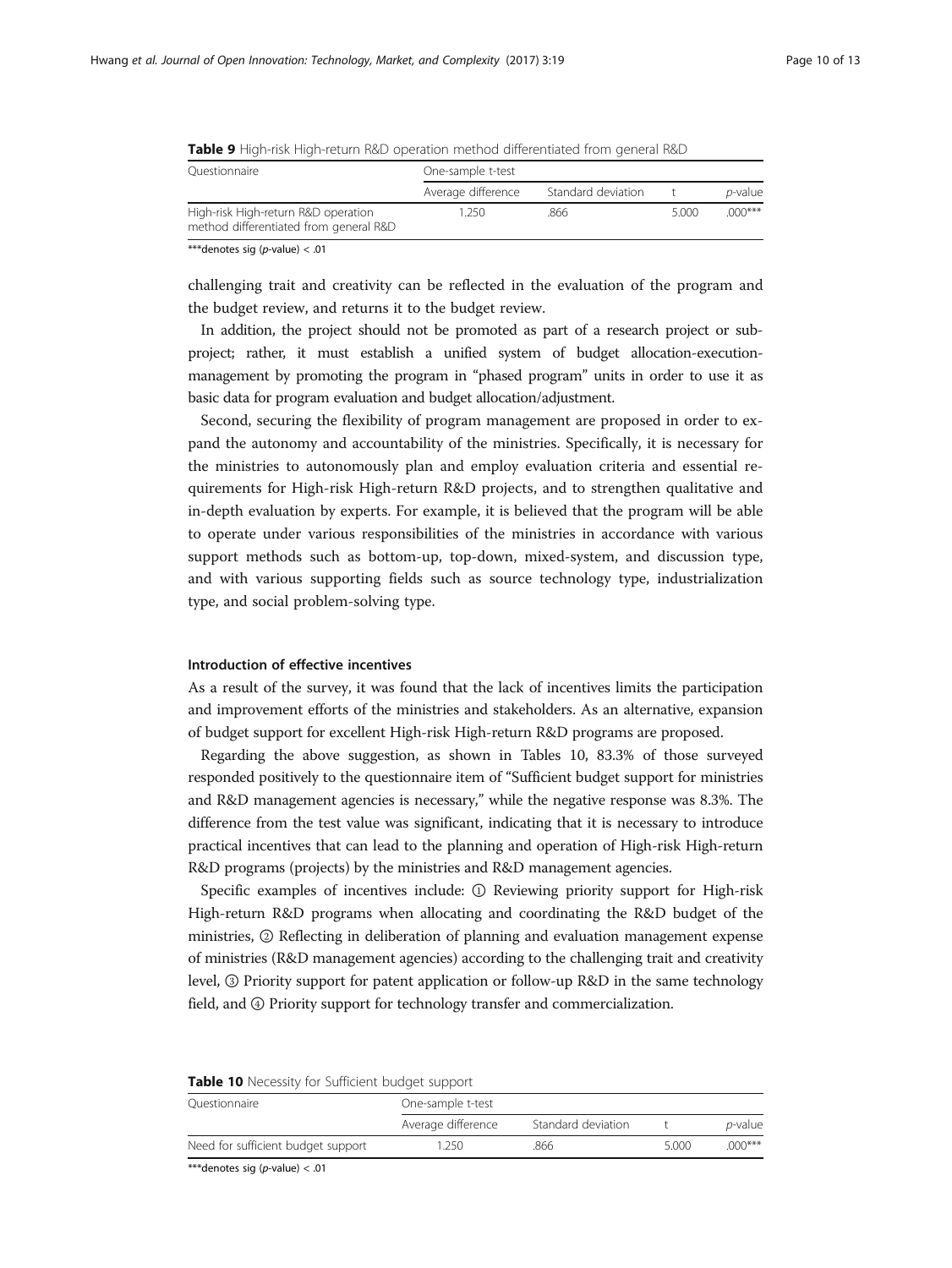Second, the increase of research autonomy and follow-up support for outstanding researchers and outstanding projects are proposed. As shown in Table 11, the positive response to the questionnaire item of "Reinforcement of compensation system" was 66.7% and the negative response was 8.3%. The difference from the test value was significant, indicating that the response to the questionnaire item was statistically positive.

Specifically, in the case of creative R&D, for stable research and to increase research commitment, it is necessary to promote institutionalization such as granting the maximum level of autonomy of research contents and research period within the total research expenses, and granting additional points in the case of supporting follow-up projects. In addition, in the case of challenging R&D, it is necessary to acknowledge the moving targets such as the research targets and methods, considering external environment, market, and technology change, and to support the subsequent commercialization of excellent projects showing early success and an effect.

#### Conclusion and further research

In this empirical study, we have analyzed the current status of implementation and adoption of High-risk High-return R&D, which was first introduced in 2013. The results from the analysis of the survey showed that the recognition of usefulness and overall satisfaction were high.

These results prove that there is a slight lack of distinctive factors of High-risk Highreturn R&D to differentiate it from existing R&D in planning. And although it is identified as a High-risk High-return R&D Program at the time of program announcement, there is a limit to the full development of the researchers' challenging trait and creativity due to use of the same management and evaluation systems as those for existing projects. Also, due to the mixed concept of the existing High-risk High-return R&D, the evaluating field simultaneously applies the evaluation factors of "Challenging R&D (challenging trait of research goal)" and "Creative R&D (research content's creativity)" in the selection evaluation. And there are many institutions that conduct interim evaluation that may interfere with researchers' engagement in the research. In addition, the High-risk High-return R&D program focuses on R&D achievements in the final evaluation. In the measures upon evaluation, Honorable Failure is exempted from penalties and an opportunity to retry is given; however, no award is implemented for outstanding research achievements. Additionally, the publication of cases of excellent and valuable failure is not systematically conducted, which needs improvement.

Furthermore, this research gives diverse improvement policies. First, we propose dividing and classifying High-risk High-return R&D into Creative R&D and Challenging R&D to secure flexibility in the operation of the system. Second, improvement of the evaluation and operation management system and securing the flexibility of program management of High-risk High-return R&D programs shall be proposed in order to expand the autonomy and accountability of the ministries. Third, expansion of budget

| <b>TADIC II</b> REILIOLECTIC IL OF COTTIDE ISAUDIT SYSTEM |                    |                    |      |                 |  |
|-----------------------------------------------------------|--------------------|--------------------|------|-----------------|--|
| Ouestionnaire                                             | One-sample t-test  |                    |      |                 |  |
|                                                           | Average difference | Standard deviation |      | <i>p</i> -value |  |
| Reinforcement of compensation system                      | .667               | 1 073              | 2152 | $054*$          |  |

|  |  | Table 11 Reinforcement of compensation system |  |  |  |
|--|--|-----------------------------------------------|--|--|--|
|--|--|-----------------------------------------------|--|--|--|

\*denotes sig (p-value) < .1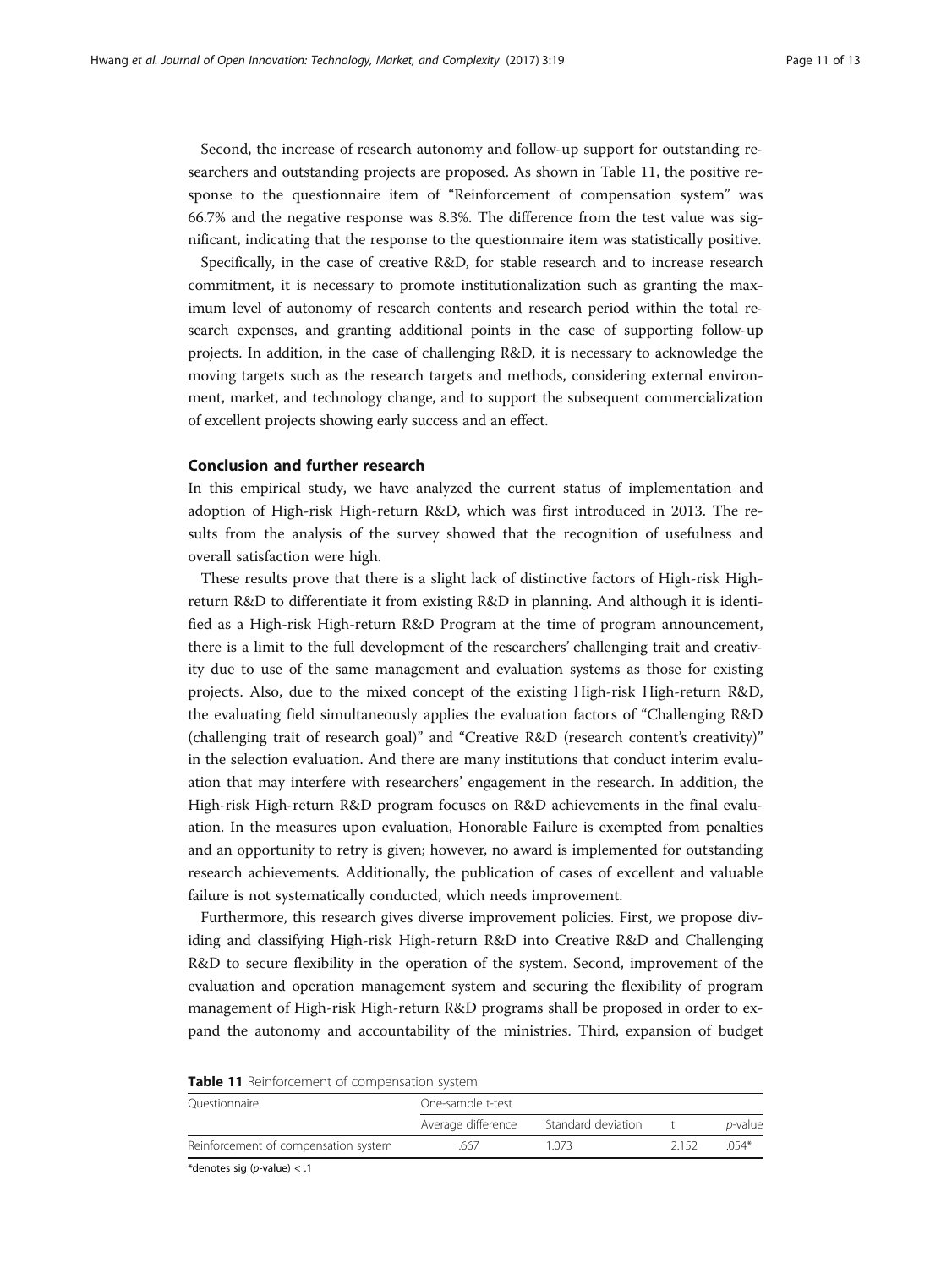<span id="page-11-0"></span>support for excellent High-risk High-return R&D programs, the increase of research autonomy and follow-up support for outstanding researchers and outstanding projects shall be proposed to introduce effective incentives.

We are aware of the limitations and shortcomings of this research. The quantitative data was collected mainly in relation to individual recognition over the process of management of High-risk High-return R&D. For future research, it would be useful to compare the status of R&D management agencies before and after the introduction of High-risk High-return R&D.

## Endnotes

<sup>1</sup>Regulations on the Management, etc. of National Research and Development Programs Article 33–4 (Special Provisions on High-risk High-return R&D Programs) ① An R&D program that can significantly contribute to academic advancement or enhancement of public welfare ② An R&D program that is innovative and has high industrial utility and therefore may produce high profit or form a new industrial group or market (Established 2.22.2013)

2 <http://www.jst.go.jp/erato>

 $^3$ [https://www.epsrc.ac.uk/newsevents/pubs/welcome-to-the-ideas-factory-home-of](https://www.epsrc.ac.uk/newsevents/pubs/welcome-to-the-ideas-factory-home-of-innovation-since-2004)[innovation-since-2004/](https://www.epsrc.ac.uk/newsevents/pubs/welcome-to-the-ideas-factory-home-of-innovation-since-2004)

4 [http://ec.europa.eu/programmes/horizon2020/](http://ec.europa.eu/programmes/horizon2020)

5 Regulations on the Management, etc. of National Research and Development Programs Article 33–4 (Special Provisions on High-risk High-return R&D programs) as ① An R&D program that can significantly contribute to academic advancement or enhancement of public welfare, and ② An R&D program that is innovative and has high industrial utility and therefore may produce high profit or form a new industrial group or market.

#### Authors' contributions

BYH developed concept and wrote the paper. HJJ collected data and analyzed policy trend. MHC performed statistical analyses. DCK designed the research and wrote the paper. All authors read and approved the final manuscript.

#### Competing interests

The authors declare that they have no competing interests.

#### Publisher's Note

Springer Nature remains neutral with regard to jurisdictional claims in published maps and institutional affiliations.

#### Author details

<sup>1</sup>Korea Institute of Science & Technology Evaluation and Planning, Seoul, Republic of Korea. <sup>2</sup>Sejong University, Seoul, Republic of Korea. <sup>3</sup>School of Business, Hanyang University, Seoul, Republic of Korea.

#### Received: 17 August 2017 Accepted: 5 September 2017 Published online: 29 September 2017

#### References

Ahn, S.-J., Park, E.-j., & Lee, Y. (2014). Exploration of life-cycle Management for Government R&D program: The case of preliminary feasibility study on R&D program. Journal of Korea Technology Innovation Society, 17(1), 124-145.

DOE. (2014). Basic energy sciences summary report: Basic energy science. DOE.

Government R&D Innovation Plan, Science-Technology Strategy Council, May 12, 2016.

Yuko Harayama, (2014), "Innovation Policy or Innovative Policy," Council for Science, Technology and Innovation (CSTI) Cabinet office.

Byung Yong Hwang, Jee Hyun Suh, et al. (2016), "An Empirical Study on the Improvement of R&D Competition Policy for the National R&D Program," Proceedings, SOITmC & CSCOM 2016 Conference.

Jeong, K. H., Mun, J. K., Park, M., & Park, B. (2005). A study on improvement of Evaluation & Budget Coordination System for effective NRDP. Journal of Korea Technology Innovation Society, 8(1), 183–208.